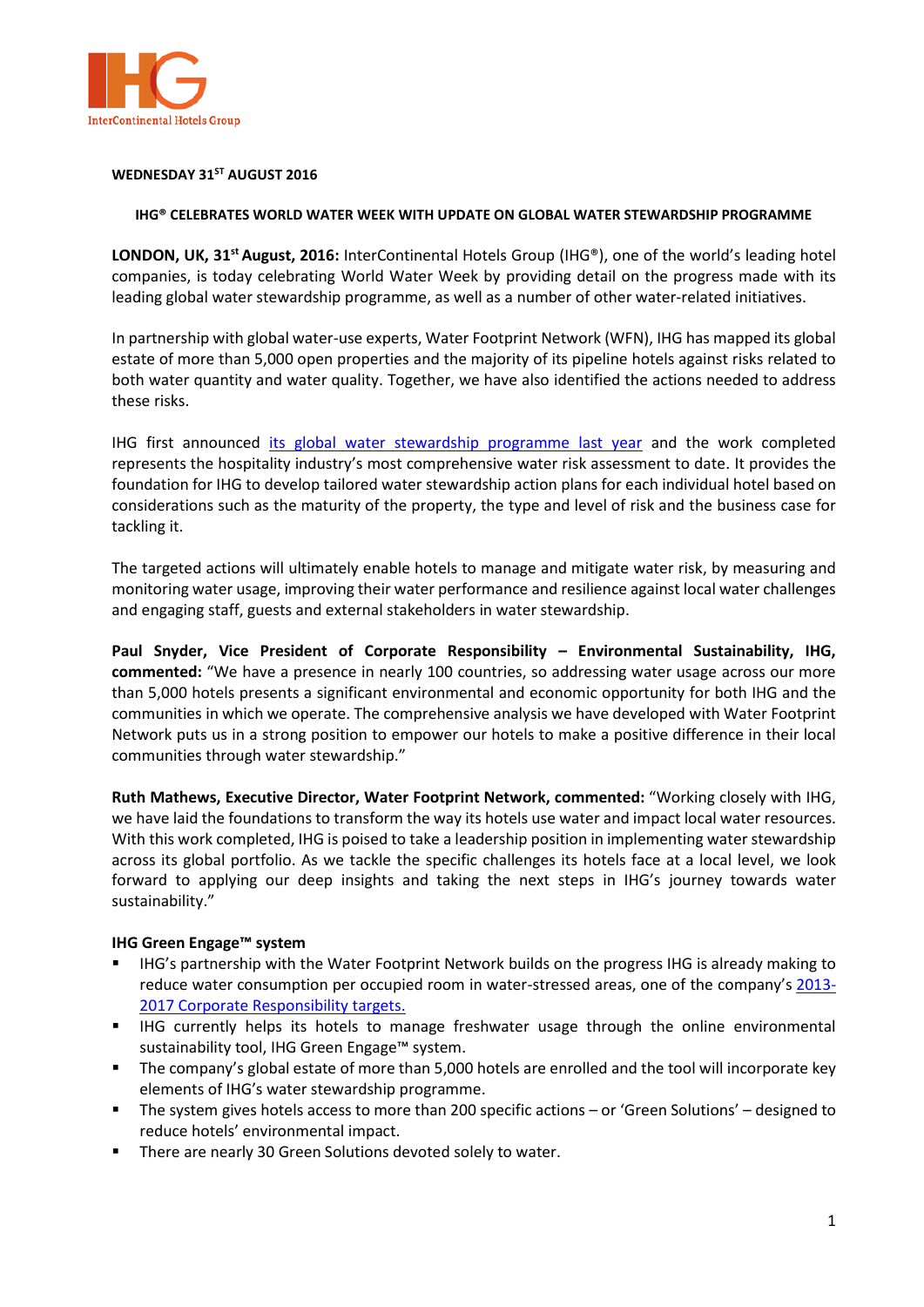

- These include the ability to track consumption on a monthly basis, as well as guidance on more specific water-saving solutions such as metering, rainwater harvesting, and the installation of devices such as low-flow taps and showerheads.
- Such solutions have helped IHG drive a near 5% reduction in water use per occupied room in waterstressed areas to the end of 2015.

# **Water Conservation in California, US**

- Following severe drought in California, in 2014, IHG sent water conservation kits to all IHG-branded hotels based in the state.
- As a result of water conservation efforts such as this, water use per occupied room decreased by 10% in IHG's California hotels between 2014 and 2015, with total water consumption reduced by 5%.
- Six IHG hotels in the state have also gone on to complete a bathroom refresh, and collectively are expected to save 2.4m gallons of water annually.
- More recently we sent out kits to a further 50 further properties in the Americas.

# **Hotel Water Measurement Initiative (HWMI)**

- IHG has also played a leading role in the development of the HWMI as a member of the International Tourism Partnership (ITP).
- Announced this week, the HWMI provides a standard methodology for the hotel industry to measure and report on water consumption in a consistent manner.

# **-ENDS-**

## **CONTACTS**

Elena Phillipson +44 (0)1895 512 786 Mark Debenham +44 (0)1895 512 097

# **NOTES TO EDITORS**

IHG's 2015 Responsible Business Report is available online at [www.ihgplc.com/responsiblebusiness](http://www.ihgplc.com/responsiblebusiness)

# **ABOUT IHG PLC**

IHG<sup>®</sup> (InterContinental Hotels Group) [LON:IHG, NYSE:IHG (ADRs)] is a global organisation with a broad portfolio of hotel brands, including [InterContinental® Hotels & Resorts,](http://www.intercontinental.com/hotels/gb/en/reservation) [Kimpton® Hotels & Restaurants,](https://www.kimptonhotels.com/) [HUALUXE® Hotels and Resorts,](http://cn.ihg.com/hualuxe?scmisc=header_vn) [Crowne Plaza® Hotels & Resorts,](http://www.ihg.com/crowneplaza/hotels/gb/en/reservation) [Hotel Indigo®,](http://www.ihg.com/hotelindigo/hotels/us/en/reservation) [EVEN® Hotels,](http://www.ihg.com/evenhotels/hotels/us/en/reservation) [Holiday](http://www.ihg.com/holidayinn/hotels/gb/en/reservation)  [Inn® Hotels & Resorts,](http://www.ihg.com/holidayinn/hotels/gb/en/reservation) [Holiday Inn Express®,](http://www.ihg.com/holidayinnexpress/hotels/gb/en/reservation) [Staybridge Suites®](http://www.ihg.com/staybridge/hotels/gb/en/reservation) and [Candlewood Suites®.](http://www.ihg.com/candlewood/hotels/us/en/reservation)

IHG franchises, leases, manages or owns more than 5,000 hotels and nearly 750,000 guest rooms in almost 100 countries, with more than 1,400 hotels in its development pipeline. IHG also manages IHG® [Rewards Club](http://www.ihg.com/rewardsclub/gb/en/home), the world's first and largest hotel loyalty programme, with more than 96 million members worldwide.

[InterContinental Hotels Group PLC](http://www.ihgplc.com/index.asp) is the Group's holding company and is incorporated in Great Britain and registered in England and Wales. More than 350,000 people work across IHG's hotels and corporate offices globally.

Visi[t www.ihg.com](http://www.ihg.com/hotels/gb/en/reservation) for hotel information and reservations an[d www.ihgrewardsclub.com](http://www.ihg.com/rewardsclub/gb/en/home) for more on IHG Rewards Club. For our latest news, visit: [www.ihg.com/media](http://www.ihgplc.com/index.asp?pageid=5#ref_media) and follow us on social media at: [www.twitter.com/ihg,](http://www.twitter.com/ihg) [www.facebook.com/ihg](http://www.facebook.com/ihg) and [www.youtube.com/ihgplc.](http://www.youtube.com/ihgplc)